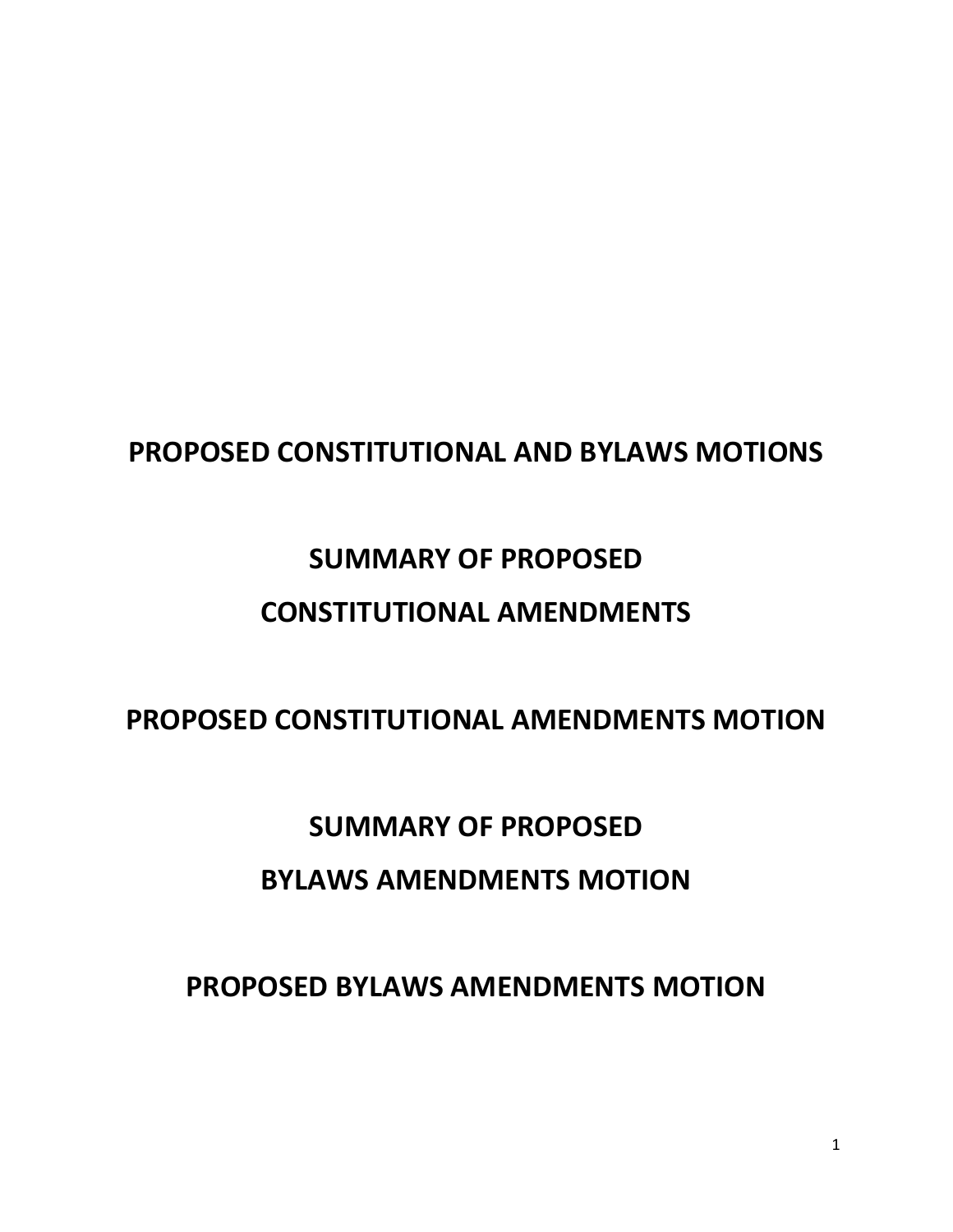# **SUMMARY OF CBF GOVERNING BOARD**

## **PROPOSED CONSTITUTIONAL AND BYLAW AMENDMENTS MOTIONS**

Based on Review by CBF Governing Board pursuant to Article 12 of the CBF Constitution and Section 16 of the CBF Bylaws.

### **PROPOSED CONSTITUTIONAL AMENDMENTS MOTION**

**Item 1. P. 3 – Art. 6. A:** Language revision, no substantive change.

**Item 2. P. 3 – Art. 7.B:** Change in composition of the Nominating Committee. Increased to 18 members, with 15 at-large members.

**Item 3. P. 3 – Art. 7. D:** Election of Nominating Committee on staggered terms for at-large members. Provision for an additional at-large member to fill an unexpired term if at-large member is elected Chair-Elect.

**Item 4. P. 4 – Art. 8.A:** Missions Council to be advisory to the Fellowship's Missions employees, as well as the Governing Board.

**Item 5. P. 3-4 – Art. 8.B:** Elimination of Coordinator of Global Missions from the Missions Council and addition of a designee of the Executive Coordinator.

**Item 6. P. 4 – Art. B.D:** Voting members of the Missions Council to serve rotating 3-year terms, four members elected each year.

**Item 7. P. 4 – Art 9.A:** Ministries Council to be advisory to the Fellowship/s Missions employees, as well as the Governing Board.

**Item 8. P. 4 – Art. 9.B:** Ministries Council to have 15 at-large voting members. Non-voting, ex officio members shall include the designee of the Executive Coordinator. Eliminates from the Ministries Council the Coordinator of each state or regional organization, representative from the Consortium of Theological School, representative from each partner, and representative of the endorsed chaplains and pastoral counselors.

**Item 9. P. 4 – Art 9.D:** Voting members of the Ministries Council to serve rotating 3-year terms five members elected each year.

**Item 10. P. 5 - Art. 10.B:** Officers to participate in the nomination of persons to serve on the Nominating Committee.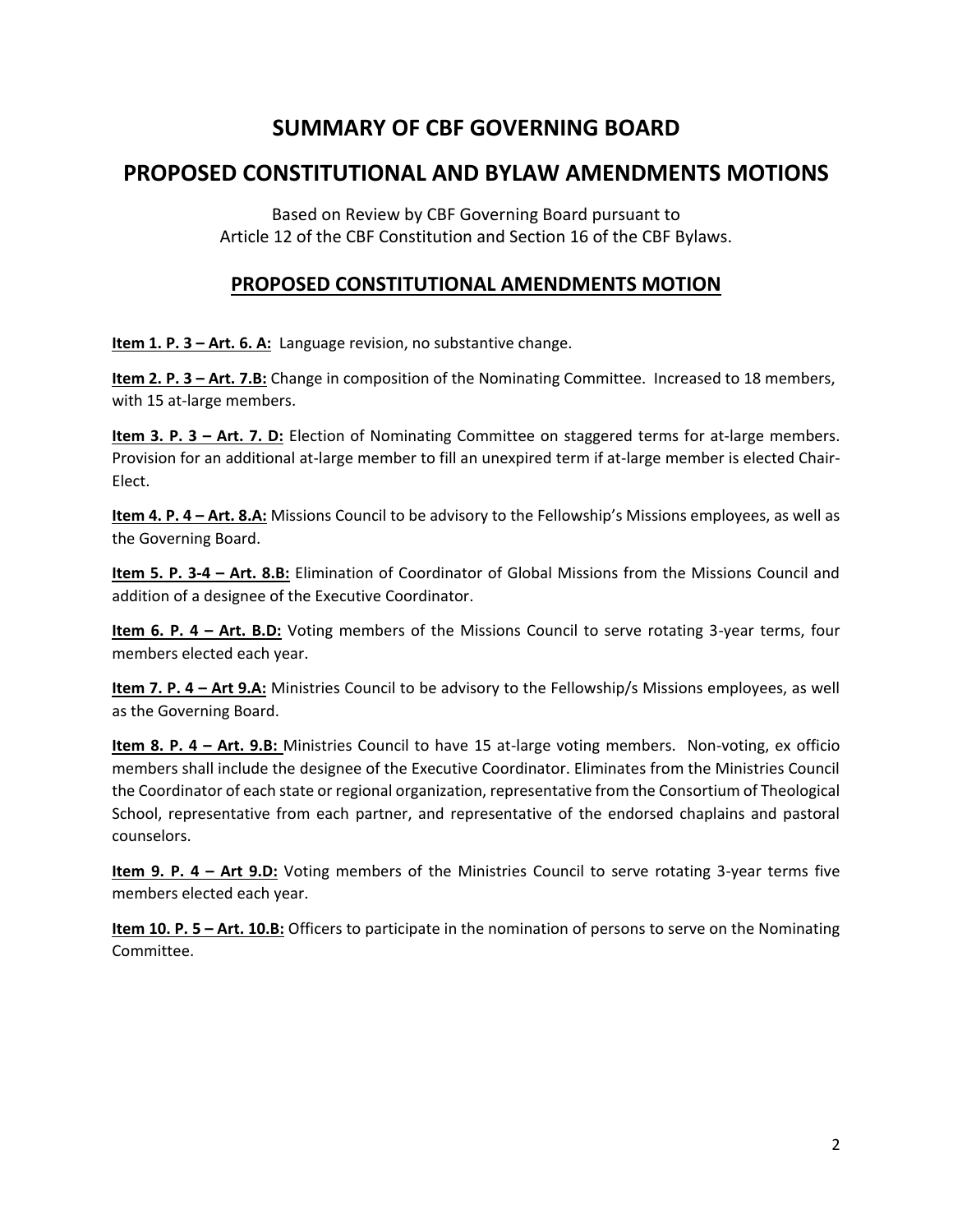### **CBF GOVERNING BOARD CONSTITUTIONAL AMENDMENTS MOTION**

Language to be deleted is stricken through and in italic; Language to be inserted is in Bold and *underlined.* 

**MOTION:** That the Constitution of the Cooperative Baptist Fellowship be amended as follows:

**1. Article 6. Governing Board, Section A. Authority** is amended by deleting the first sentence and inserting in lieu thereof the following: Except to the extent that certain rights are reserved to the members of the Fellowship by this Constitution and the Bylaws, the affairs of the Fellowship shall be managed under the direction and authority of a board of directors that shall be known as the Governing Board, which shall have the legal**, fiscal** and fiduciary responsibility **and oversight** for the Fellowship, and shall provide fiscal and legal oversight to the Fellowship.

#### *And further amend the Constitution as follows:*

**2. Article 7. Nominating Committee, Section B. Composition** is amended by deleting Section B and inserting in lieu thereof the following:

B. Composition. The Nominating Committee shall consist of *17* **18** members, including the **Chair of the Nominating Committee,** the following ex-officio voting members: Chair-Elect of the Nominating Committee, Immediate Past Chair of the Nominating Committee, and Immediate Past Moderator**, and 15 at-large members.**

#### *And further amend the Constitution as follows:*

**3. Article 7. Nominating Committee, Section D. Term** is amended by deleting Section D and inserting in lieu thereof the following:

D. Term. With the exception of the three ex-officio voting members, **and the Chair of the Nominating Committee, five of the at-large** *the* members of the Nominating Committee shall be elected **each year** for terms of three years in duration, with approximately one-third of the terms expiring at the conclusion of each fiscal year. A member may be re-elected to the Nominating Committee after a one (1) year break in service. **However, if one of the at-large members of the Committee is elected to serve as Chair-Elect, an additional at-large member shall be elected to fill the unexpired term of the at-large member who is elected to serve as Chair-Elect.** A committee member who is completing an unexpired term of less than two (2) years may be elected to serve a full term without a break in service.

#### *And further amend the Constitution as follows:*

**4. Article 8. Missions Council, Section A. Function** is amended by deleting Section A and inserting in lieu thereof the following:

A. Function. The Missions Council shall exist as an advisory council to the Governing Board **and the Fellowship's Mission employees** to provide vision, strategy, education, and sustainability to the Fellowship's missions enterprise in accordance with policies set by the Governing Board.

*And further amend the Constitution as follows:*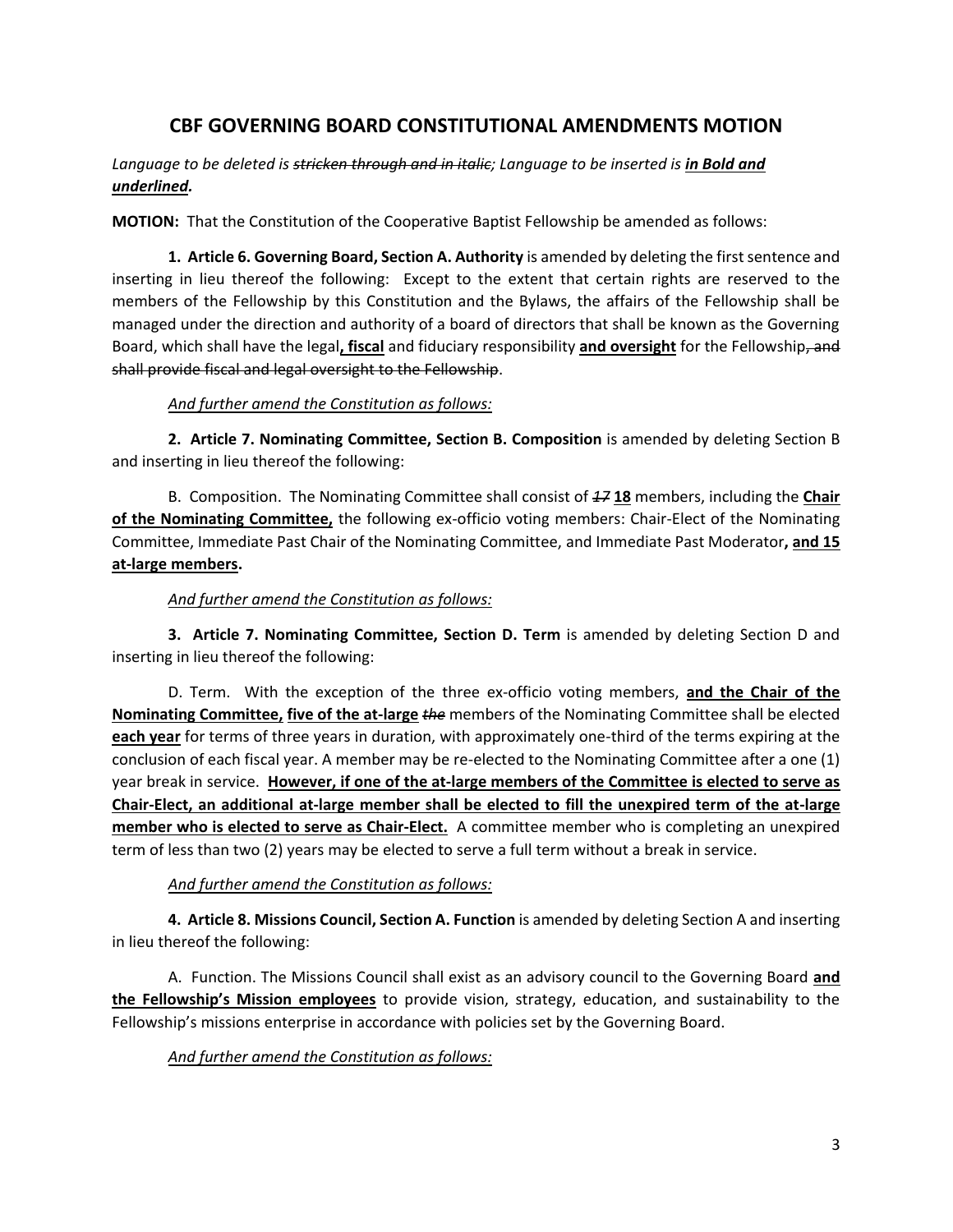**5. Article 8. Missions Council, Section B. Composition** is amended by deleting Section B and inserting in lieu thereof the following:

B. Composition. The Missions Council shall consist both of voting members and non-voting *ex officio* members. The voting Members shall include a chair, chair-elect, the immediate past chair, and twelve (12) individuals who have been identified as leaders in missions-related activities. Non-voting *ex officio* members shall include *the Coordinator of Global Missions or his or her designee and* the Fellowship's Executive Coordinator **and** *or* his or her designee.

#### *And further amend the Constitution as follows:*

**6. Article 8. Missions Council, Section D. Term** is amended by deleting the first sentence of Section D and inserting in lieu thereof the following:

The voting members of the Missions Council shall serve for three-year terms **with four (4) of such members elected each year** and **any such member** may be re-elected to the Missions Council after a one (1) year break in service.

#### *And further amend the Constitution as follows:*

**7. Article 9. Ministries Council, Section A. Function** is amended by deleting Section A and inserting in lieu thereof the following:

A. Function. The Ministries Council shall exist as an advisory council to the Governing Board **and the Fellowship's Ministries employees** to collaborate with individuals from throughout the Fellowship to identify, develop, and deploy the assets of the Fellowship community and to empower shared ministry networks in accordance with policies set by the Governing Board.

#### *And further amend the Constitution as follows:*

**8. Article 9. Ministries Council, Section B. Composition** is amended by deleting Section B and inserting in lieu thereof the following:

B. Composition. The Ministries Council shall consist of both voting members and non-voting *ex officio* members. The voting members shall include a chair, chair-elect, and the immediate past chair, and **15 at-large individuals.** *one member of each state or regional organization of the Fellowship*. Non-voting, *ex officio* members shall include the *Coordinator of CBG Ministry Networks or his or her designee*, Fellowship's Executive Coordinator **and** *or* his or her designee*, the Coordinator (or equivalent) of each state or regional organization, a representative from the CBF Consortium of Theological Schools, a representative of each partner as determined by the individual partnership agreements and a representative of the CBF endorsed chaplains and pastoral counselors*.

#### *And further amend the Constitution as follows:*

**9. Article 9. Ministries Council, Section D. Term** is amended by deleting Section d and inserting in lieu thereof the following:

D. Term. The voting members of the Ministries Council shall serve for three-year terms **with five (5) of such at-large members elected each year,** and **any such member** may be re-elected to the Ministries Council after a one (1) year break in service. However, a **Ministries** *Missions* Council member's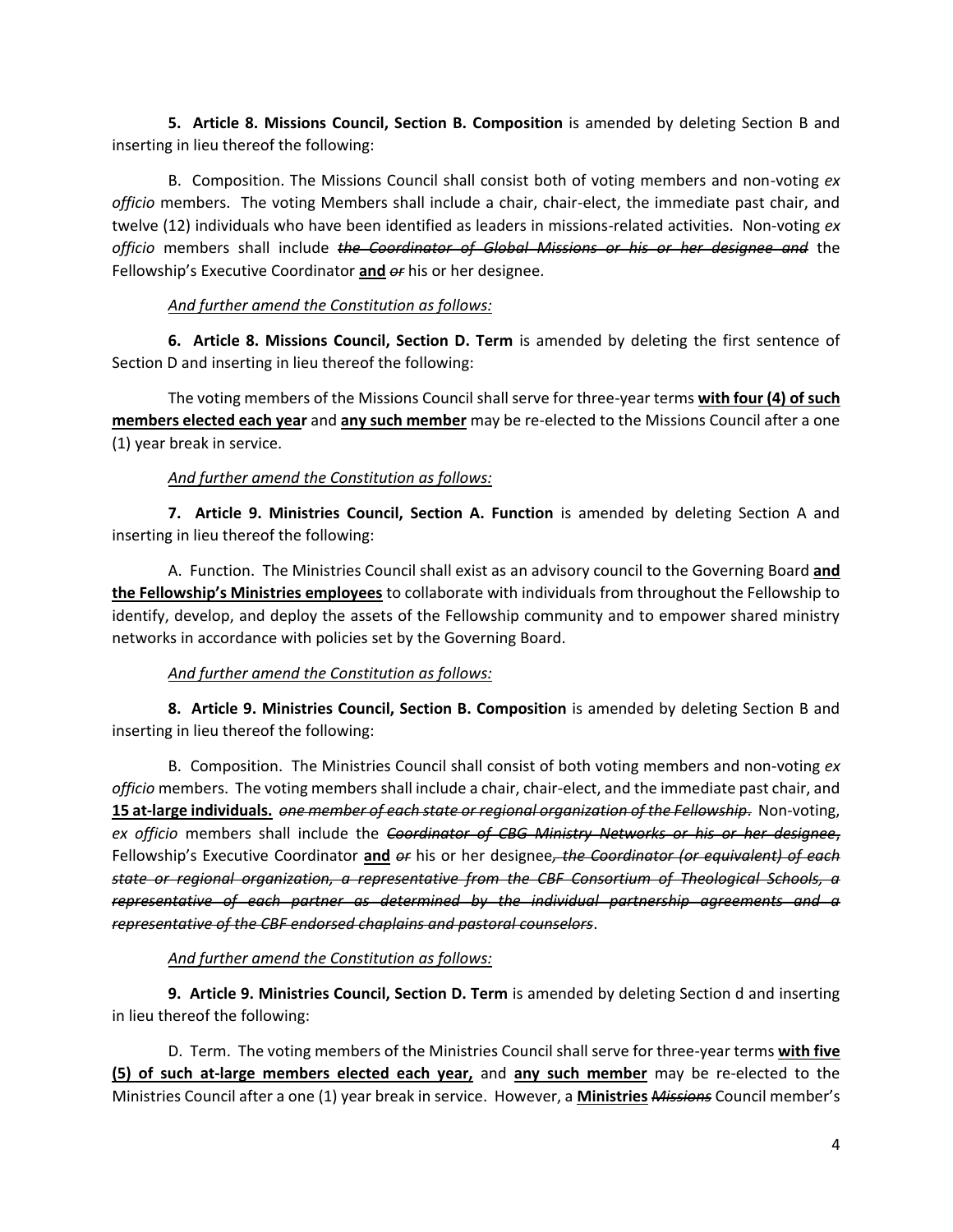election to chair-elect will extend his or her term until the end of the year such individual serves in the role of immediate past chair. A council member who is completing an unexpired term of less than two (2) years may be elected to serve a full term without a break in service.

#### *And further amend the Constitution as follows:*

**10. Article 10. Officers, Section B. Duties**, Sub-section 5 is amended by deleting Sub-section 5 and inserting in lieu thereof the following:

5. The Officers **shall participate in the nomination of persons to serve** *shall process names submitted by the Missions Council, the Ministries Council and the Committee on Council on Endorsement, and present to the Governing Board a slate of recommended nominees for people to serve* on the Nominating Committee **in accordance with the Bylaws of the Fellowship**.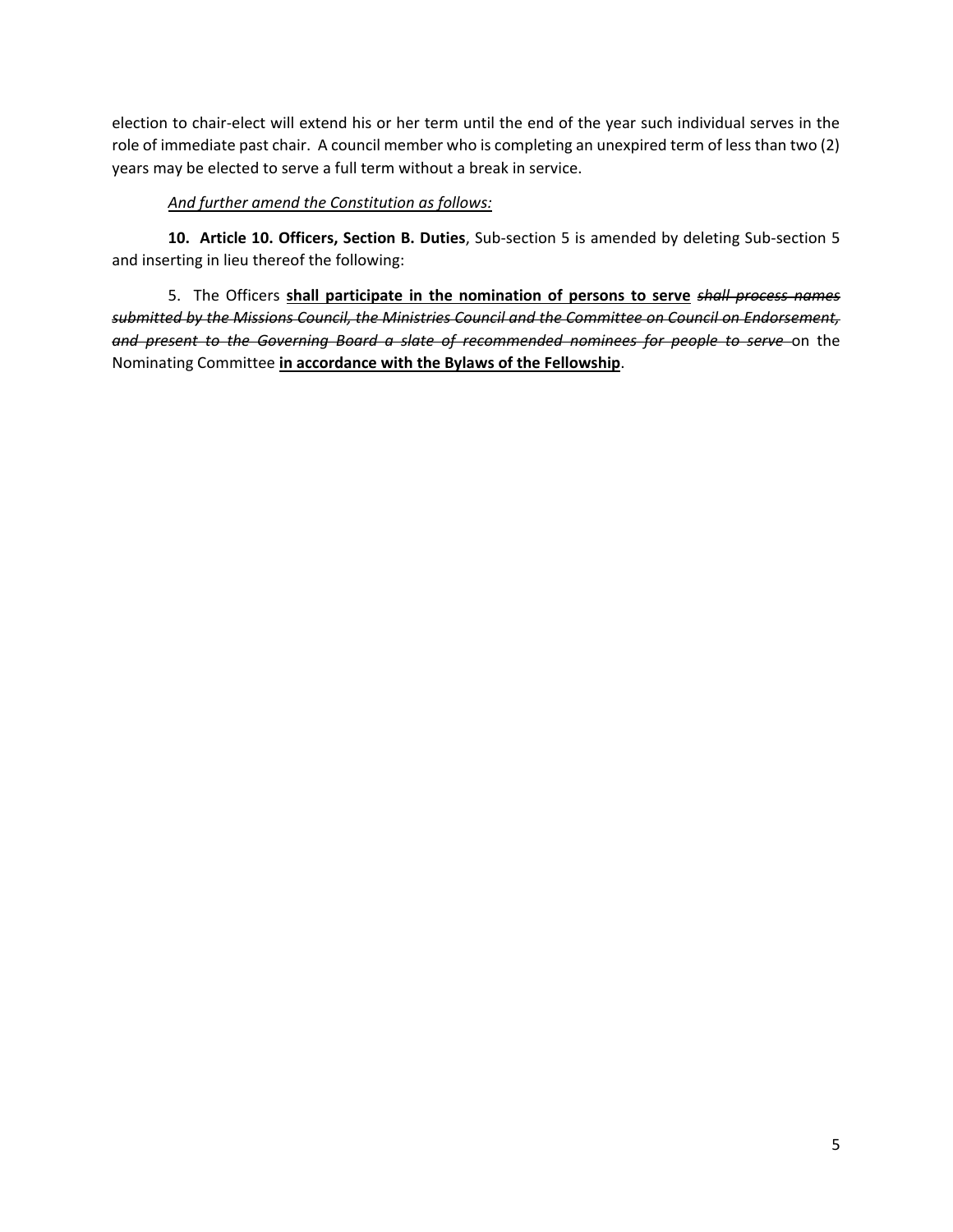## **PROPOSED BYLAWS AMENDMENTS MOTION**

**Item 1. P. 7 – Bylaw 1:** Deleting definitions of Coordinator of Global Missions and Coordinator of CBF Ministry Networks.

**Item 2. P. 7 – Bylaw 2.a:** Establish that individual members from Baptist Churches contributing to CBF comprise the voting membership of the General Assembly.

**Item 3. P. 7-8 – Bylaw 6.a.9:** Governing Board to confer and collaborate with Missions and Ministries Councils regarding their tasks, policies, and practices.

**Item 4. P. 8 – Bylaw 6.a.12:** Governing Board to approve and recommend for election persons to serve on Nominating Committee.

**Item 5. P. 8 – Bylaw 6.a.15:** Governing Board to present Nominating Committee nominations to General Assembly for election for Moderator-Elect, members of the Governing Board, Missions and Ministries Councils.

**Item 6. P. 8 – Bylaw 6.a.18:** Capitalizing of word Moderator, no substantive change.

**Item 7. P. 8 – Bylaw 6.a.19:** Presenting nominations from the Council on Endorsement, no substantive change.

**Item 8. P. 8 – Bylaw 6.b.3:** Written notice for "in-person" meetings, language clarification, no substantive change.

**Item 9. P. 9 – Bylaw 6.b.4:** Clarification for "virtual" meetings, no substantive change.

**Item 10. P. 9 – Bylaw 6.c:** Change "Emergency" to "Specially Called" meetings, no substantive change.

**Item 11. P. 11 – Bylaw 7:** Provision for nomination of persons to serve as at-large members of Nominating Committee.

**Item 12. P. 9-10 – Bylaw 7:** Language change from "approval" to "election", no substantive change.

**Item 13. P. 10 – Bylaw 7:** Re-lettering based on prior amendments, no substantive change.

**Item 14. P. 10 – Bylaw 7.c.3:** Inserting "in-person" to identify Nominating Committee meetings, no substantive change.

**Item 15. P. 10 – Bylaw 7.c.4:** Inserting "virtual" to identify Nominating Committee meetings, no substantive change.

**Item 16. P. 10-11 – Bylaw 8.a.9-11:** Explanation of responsibilities of Missions Council and persons to participate in the nomination for persons to serve on the Nominating Committee.

**Item 17. P. 11 – Bylaw 8.b.3:** Clarification of notice for "in-person meetings of Mission Council, no substantive change.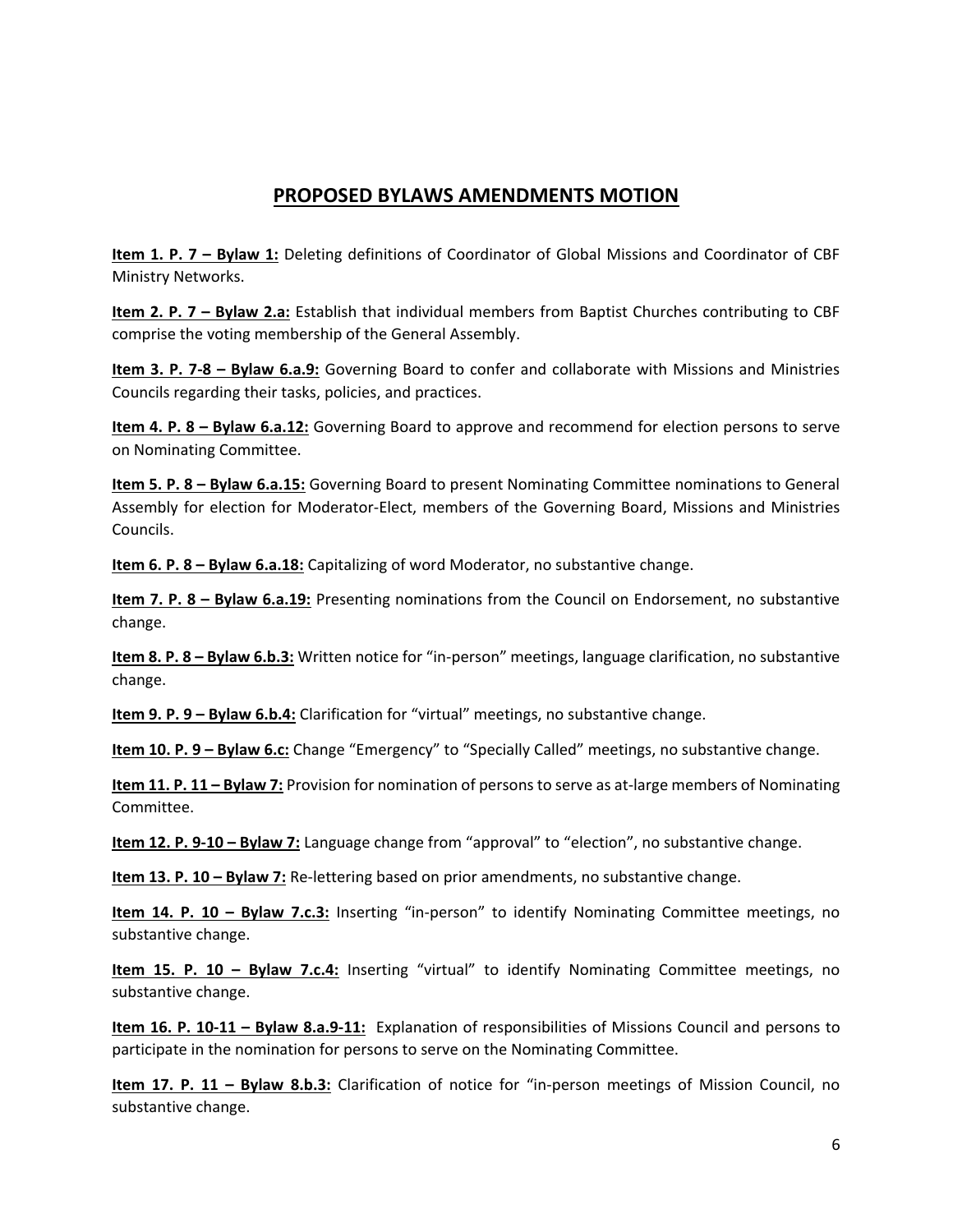**Item 18. P. 11 – Bylaw 8.b.4:** Inserting "virtual" to identify Mission Council meetings, no substantive change.

**Item 19. P. 11 – Bylaw 9.a.6-9:** Explanation of responsibilities of Ministries Council and persons to participate in the nomination for person to serve on the Nominating Committee.

**Item 20. P. 11-12 – Bylaw 9.b.3:** Inserting "in-person" to Ministries Council meetings, no substantive change.

**Item 21. P. 12 – Bylaw 9.b.4:** Inserting "virtual" to identify Ministries Council meetings, no substantive change.

**Item 22. P. 12 – Bylaw 10.a.2:** Inserting "Executive" in place of "Closed" session for the Governing Board, Missions Council, Ministries Council, and committees thereof, no substantive change.

**Item 23. P. 12 – Bylaw 10.f:** Inserting "virtual" as a means of communication of the Governing Board, Nominating Committee, Missions Council, Ministries Council, and any subgroups thereof, no substantive change.

**Item 24. P. 12 – Bylaw 14.a:** Motions from the floor to amend the Bylaws referred to the Governing Board not Legal Affairs Committee.

## **CBF GOVERNING BOARD BYLAWS AMENDMENTS MOTION**

Language to be deleted is stricken through and in italic; Language to be inserted is in **Bold and underlined.** 

**MOTION:** That the Bylaws of the Cooperative Baptist Fellowship be amended as follows:

**1. Bylaw 1. Definitions**. Sub-section c. and d., by deleting said Sub-sections.

*c. The Coordinator of Global Missions shall refer to the individual charged with primary responsibility for managing and coordinating the mission's work of the Fellowship or his or her successor.* 

*d. The Coordinator of CBF Ministry Networks shall refer to the individual charge with primary responsibility for managing and coordinating the Fellowship's ministries initiatives or his or her successor.* 

*And further amend the Bylaws as follows:*

**2. Bylaw 2.a Membership**, by deleting said item a, and inserting in lieu thereof the following:

a. Members of the Fellowship shall be Baptist churches and the **individual** members thereof **which/**who contribute annually to the ministries and operations of the Fellowship; Baptist Churches and the **individual** members thereof **which/**who have chosen to formally identify with the Fellowship by outlining in writing the details of their partnership with the Fellowship; and individual Baptists who contribute annually to the ministries and operations of the Fellowship. All **individual** members *with the exception of churches* shall be entitled to vote at meetings of the General Assembly.

#### *And further amend the Bylaws as follows:*

**3. Bylaw 6.a.9, Responsibility and Authority** by deleting paragraph 9, and inserting in lieu thereof the following: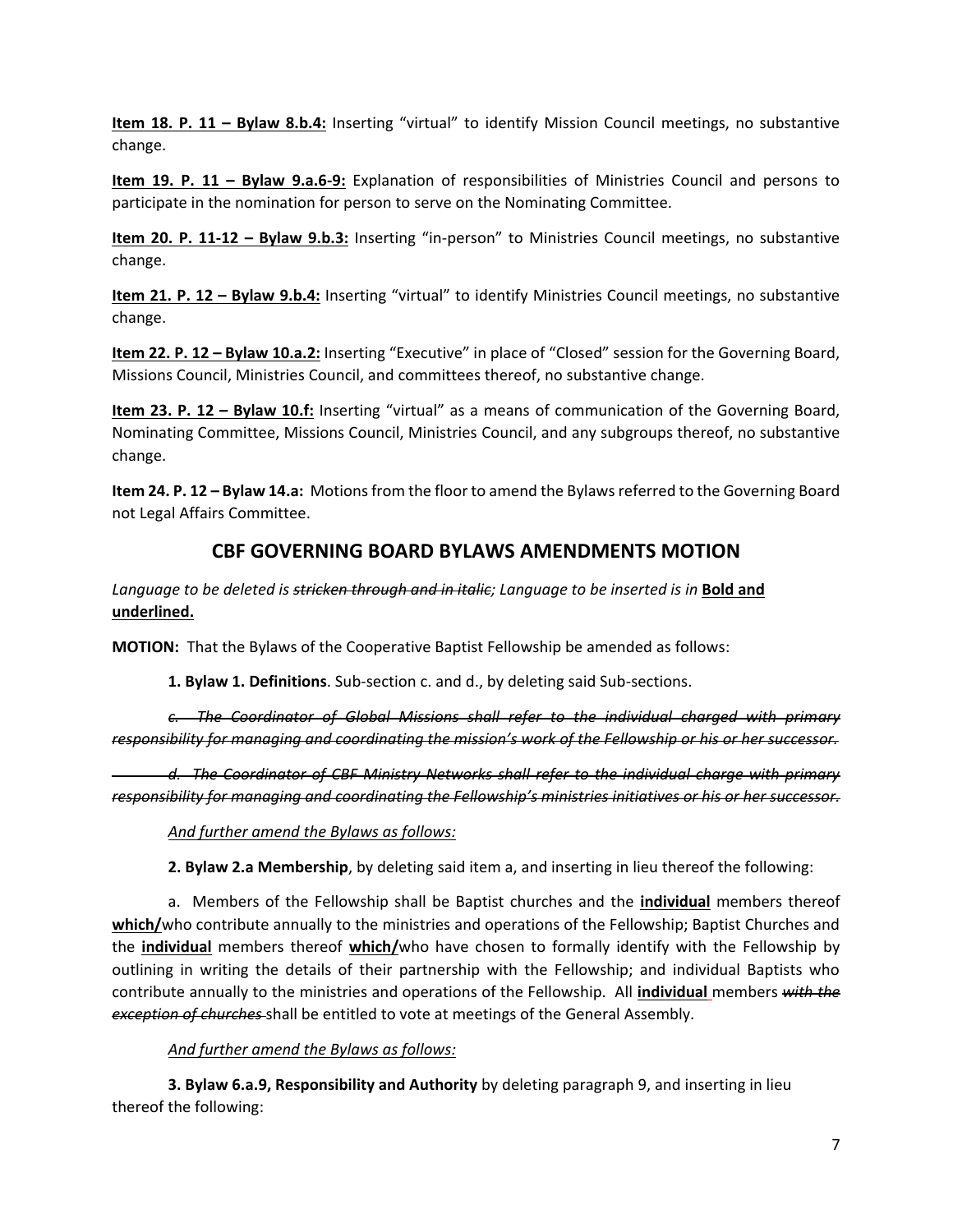9. To *develop the policies which guide the practice of* **confer and collaborate with** the Missions and Ministries Councils **regarding their tasks, policies, and practices,** and to *provide oversight for and* receive reports from the Missions and Ministries Councils, *including providing* **and provide** feedback for the Councils regarding their fulfilling the mission of the Fellowship.

#### *And further amend the Bylaws as follows:*

**4. Bylaw 6.a.12, Responsibility and Authority** by deleting paragraph 12, and inserting in lieu thereof the following:

12. To **approve and** recommend for election approval by the General Assembly individuals to serve on the Nominating Committee **in accordance with the provisions of Section 7.a.1. herein.** *by submitting a slate of names that consists of two individuals submitted by the Ministries Council, two individuals submitted by the Missions Council, and one individual recommended by the Governing Board.* 

#### *And further amend the Bylaws as follows:*

**5. Bylaw 6.a.15, Responsibility and Authority** by deleting paragraph 15, and inserting in lieu thereof the following:

15. To receive nominations from the Nominating Committee for the Moderator-Elect, members of the Governing Board, members of the Missions Council, and members of the Ministries Council **and upon approval to present such nominations to the General Assembly for election.** 

#### *And further amend the Bylaws as follows:*

**6. Bylaw 6.a., Responsibility and Authority** by deleting the first sentence of paragraph 18 and inserting in lieu thereof the following:

18. To form a committee named by the **M***m*oderator to nominate incoming members of the CBF Council on Endorsement.

#### *And further amend the Bylaws as follows:*

**7. Bylaw 6.a., Responsibility and Authority** by inserting a new paragraph 19 to read as follows:

19. **T***t*o receive nominations from the Committee on the Council on Endorsement*;* **and upon approval** to present such nominations to the General Assembly for election approval. *Note: this sentence was previously the last sentence of paragraph 15.*

*And to re-number original paragraph 19 as 20.*

*And further amend the Bylaws as follows:*

**8. Bylaw 6.b.3, Regular Meetings** by deleting paragraph 3, and inserting in lieu thereof the following:

3. Written notice of each Governing Board **in-person** meeting shall be given to Governing Board members at least fifteen (15) calendar days prior to the first day of the meeting.

#### *And further amend the Bylaws as follows:*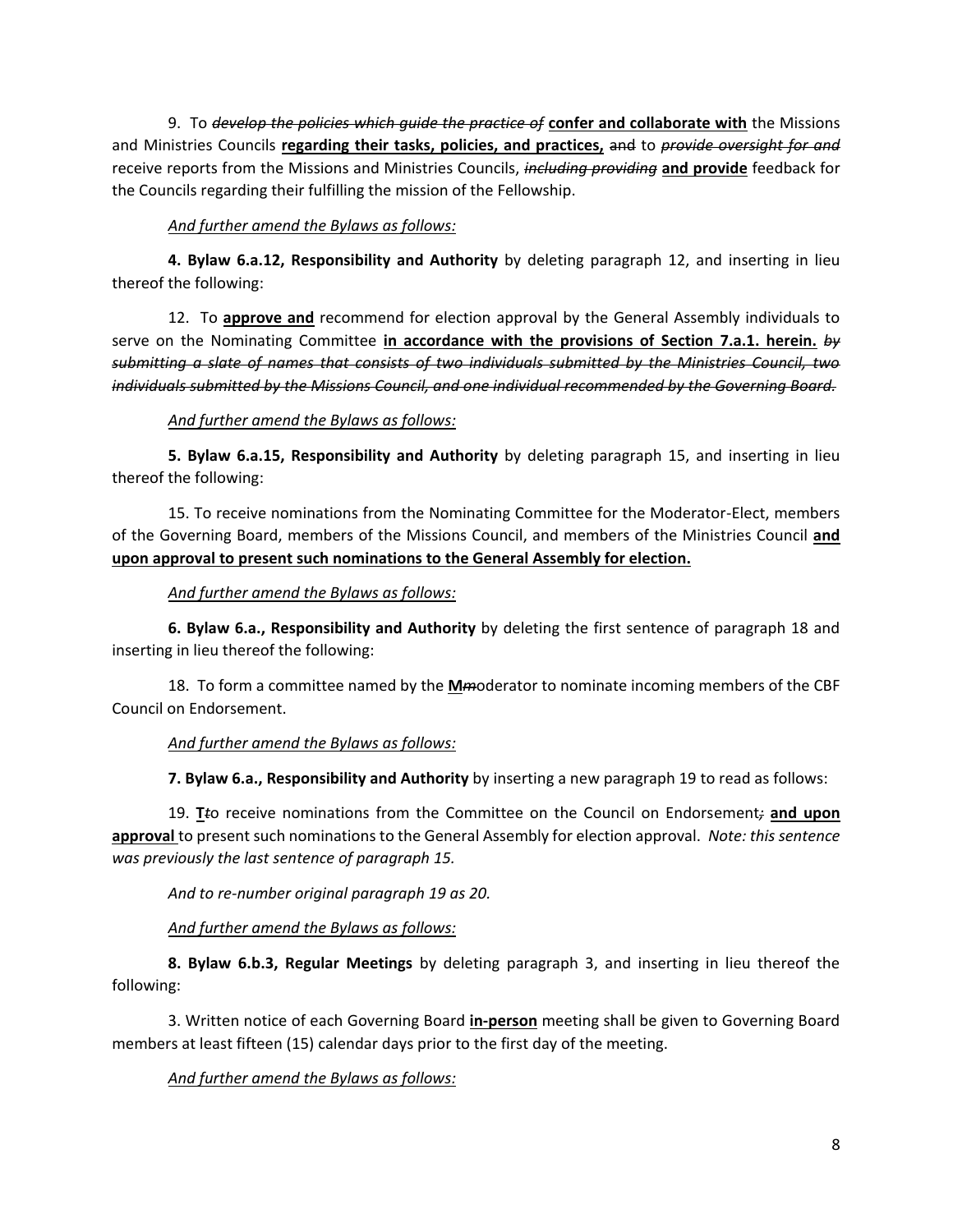**9. Bylaw 6.b.4, Regular Meetings** by deleting paragraph 4, and inserting in lieu thereof the following:

4. Governing Board meetings may be conducted by telephone conference call or other **virtual** communication devices at which all participants may speak and simultaneously hear all comments and discussion. Written notice of such **virtual** meetings shall be given to members at least five (5) calendar days in advance and may be provided by email*, facsimile* or phone text message. Notice shall provide the date, time, number and code for members to call to participate.

#### *And further amend the Bylaws as follows:*

**10. Bylaw 6.c., Emergency Meetings** by deleting item c, and inserting in lieu thereof the following:

c. **Specially Called** *Emergency* Meetings. *Emergency* **Specially called** meetings may be called by the Moderator or a majority of the Governing Board. Persons authorized to call **specially called** *emergency* meetings shall provide at least five (5) calendar days written notice of the time and location of such meetings and state the purpose thereof, and no other matter shall be considered by the Governing Board at such specially called emergency meeting except upon unanimous vote of Governing Board members present.

#### *And further amend the Bylaws as follows:*

**11. Bylaw 7, Nominating Committee** by inserting the following:

**a. 1. The Current officers of the Governing Board, the Ministries Council and the Missions Council shall have the responsibility of meeting in the Spring of each year to nominate five persons to serve as at-large members on the Nominating Committee for terms of three years in duration and to nominate persons to fill any unexpired terms on the Nominating Committee. The nominees shall be approved by the Governing Board and elected by the General Assembly.**

#### *And further amend the Bylaws as follows:*

**12. Bylaw 7, Nominating Committee** by deleting previous item a, and inserting in lieu thereof the following:

a. **b.** Responsibility. The Nominating Committee shall have the responsibility to recommend for **election** *approval* by the General Assembly the following each year:

1. One member of the Fellowship to serve as the Moderator-Elect, who shall commence a new three-year term on the Governing Board upon **election** *approval* by the General Assembly.

2. Four (4) individuals to commence new terms on the Governing Board, plus one additional individual to complete the unexpired term, if any, of the individual selected to be the Moderator-Elect and one individual to complete the unexpired term, if any, of the individual selected to be the Recorder.

**3.** Four (4) individuals to commence new terms on the Missions Council.

#### *3.* **4. Five (5) individuals to commence new terms as at-large members of the Ministries Council.**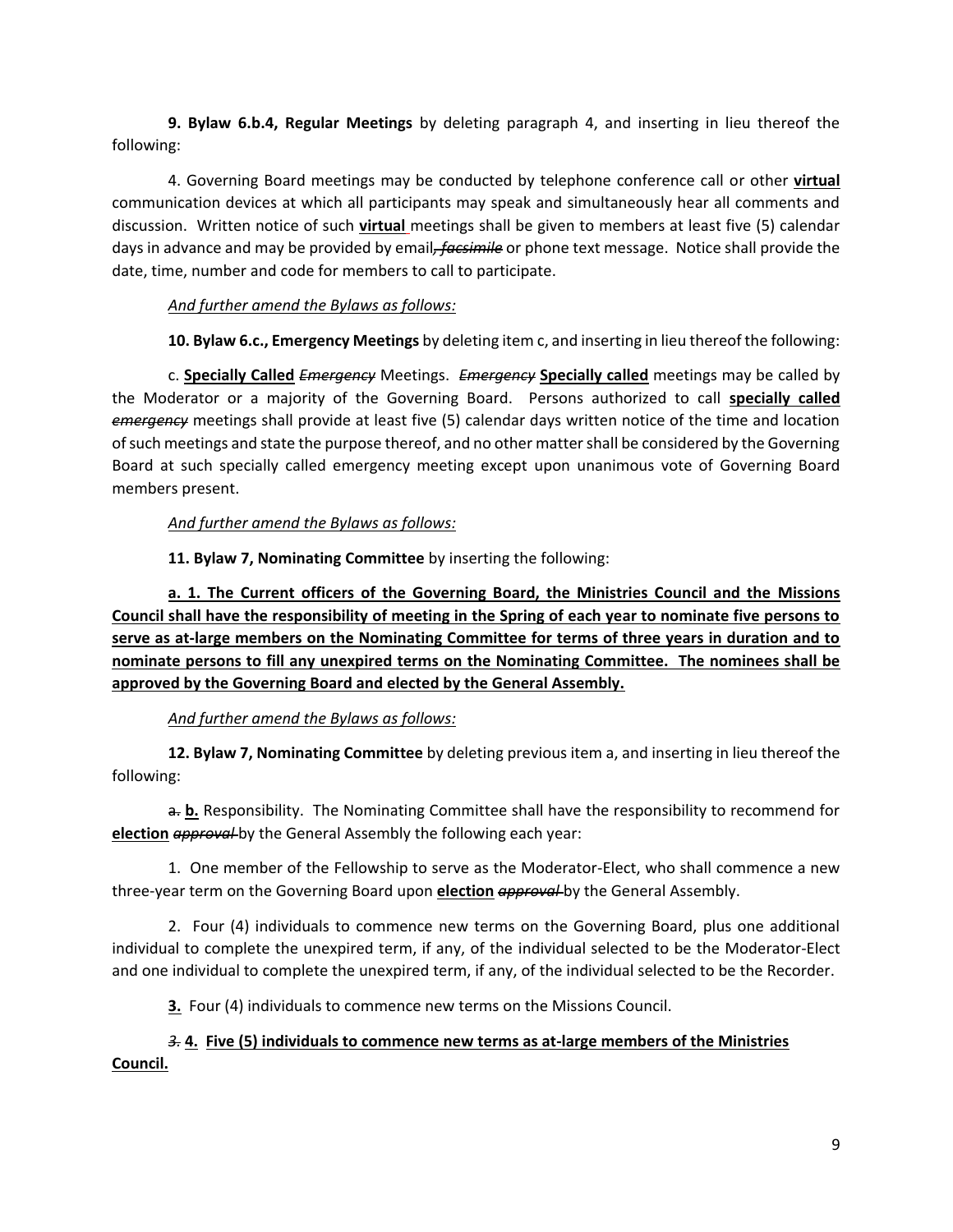#### *4. Individuals to commence new terms on the Ministries Council, as needed to represent each of the state and regional organizations.*

5. An individual to serve as the Chair-Elect of the Nominating Committee. The chair, chair-elect and immediate past chair of the Nominating Committee shall comprise a leadership selection team to recommend to the full Nominating Committee the next chair-elect of the Nominating Committee.

6. Individuals, as necessary, to fill any vacancies on the Governing Board, Missions Council, and Ministries Council. Such persons shall serve on an interim basis with voting authority pending their **election** approval by the next General Assembly.

#### *And further amend the Bylaws as follows:*

**13. Bylaw 7, Nominating Committee** by re-lettering item b Meetings and item c. Removal, as items c. and d.

#### *And further amend the Bylaws as follows:*

**14. Bylaw 7, Nominating Committee** item c. Meetings, paragraph 3 by deleting the first sentence of said paragraph and inserting in lieu thereof the following:

3. Written Notice of each Nominating Committee **in-person** meeting shall be given to Nominating Committee members at least fifteen (15) calendar days prior to the first day of the meeting.

#### *And further amend the Bylaws as follows:*

**15. Bylaw 7, Nominating Committee** item c. Meetings, paragraph 4 by deleting the first and second sentences of said paragraph and inserting in lieu thereof the following:

4. Nominating Committee meetings may be conducted by telephone conference call or other **virtual** communication devices at which all participants may speak and simultaneously hear all comments and discussion. Written notice of such **virtual** meetings shall be given to members at least five (5) calendar days in advance and may be provided by email, facsimile or phone text message.

#### *And further amend the Bylaws as follows:*

**16. Bylaw 8.a. Missions Council**. Responsibility, items 9, 10, and 11, by deleting said item and inserting in lieu thereof the following:

9. To undertake such other tasks as referred to the **Missions** Council by the Governing Board.

#### **10. To confer and collaborate with the Governing Board regarding its tasks, policies and practices to provide reports to the Governing Board and receive feedback from the Governing Board regarding its fulfilling the mission of the Fellowship.**

*10*. **11.** To establish committees, teams, task forces as needed, to accomplish the work of the **Missions** Council.

*11.* **12.** *To submit to the Governing Board the names of individuals to make up the slate of individuals to be recommended by the Governing Board for service on the Nominating Committee.* **The chair, chair-elect and immediate past chair of the Missions Council shall participate in the nomination**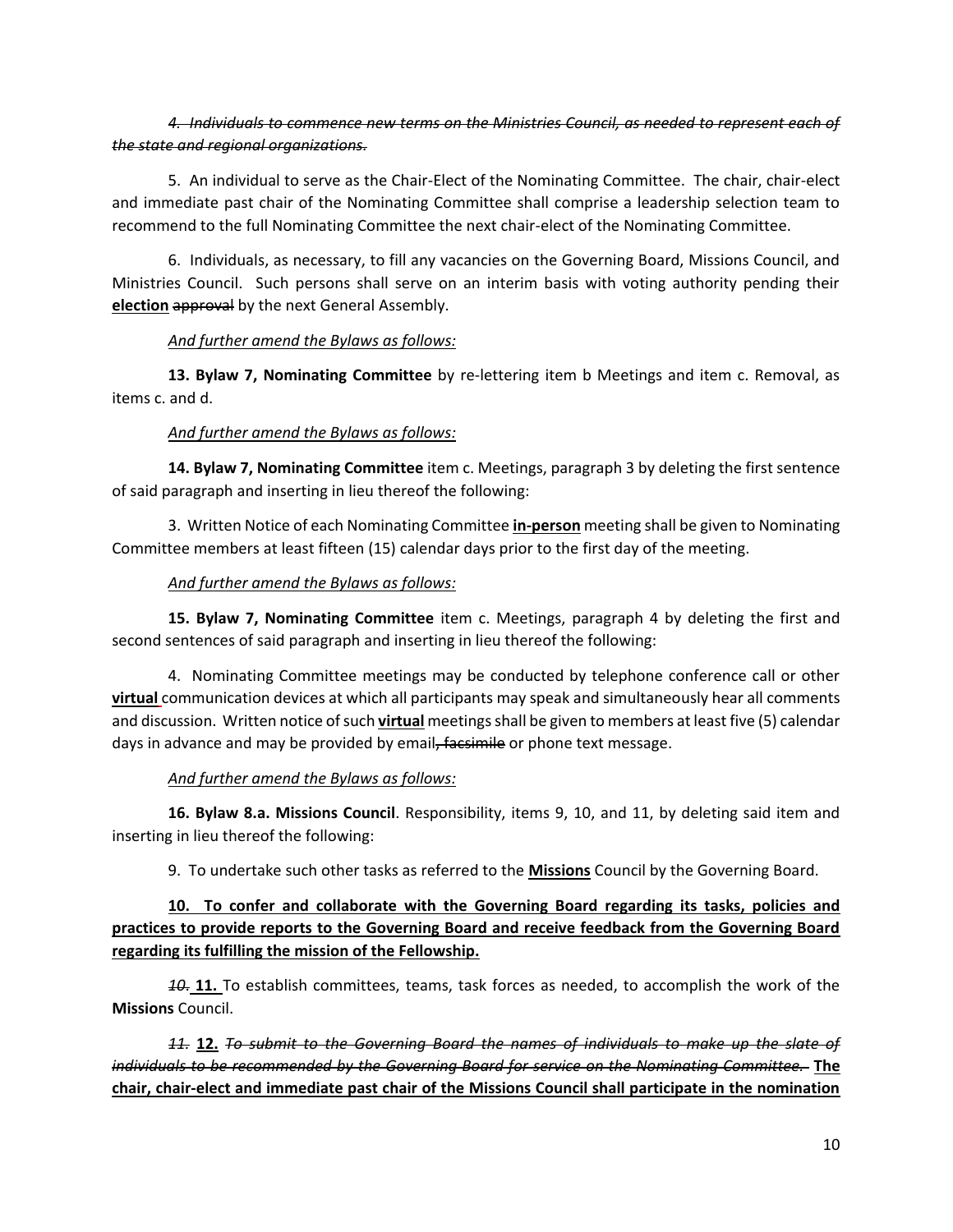#### **of persons to serve on the Nominating Committee in accordance with the provisions of Section 7.1.1., herein.**

*And further amend the Bylaws as follows:*

**17. Bylaw 8.b. Missions Council. Meetings**, paragraph 3 by deleting the first sentence of said paragraph and inserting in lieu thereof the following:

3. Written Notice of each Missions Council **in-person** meeting shall be given to Mission Council members at least fifteen (15) calendar days prior to the first day of the meeting.

#### *And further amend the Bylaws as follows:*

**18. Bylaw 8.b. Missions Council. Meetings**, paragraph 4 by deleting the first and second sentences of said paragraph and inserting in lieu thereof the following:

4. Missions Council meetings may be conducted by telephone conference call or other **virtual**  communication devices at which all participants may speak and simultaneously hear all comments and discussion. Written notice of such **virtual** meetings shall be given to members at least five (5) calendar days in advance and may be provided by email*, facsimile* or phone text message.

#### *And further amend the Bylaws as follows:*

**19. Bylaw 9.a. Ministries Council. Responsibility**, paragraphs 6, 7, 8 and 9 by deleting said paragraphs and inserting in lieu thereof the following:

**6. To confer and collaborate with the Governing Board regarding its tasks, policies and practices, to provide reports to the Governing Board and receive feedback from the Governing Board regarding its fulfilling the mission of the Fellowship.**

**7. To consult with the Executive Coordinator or his or her designee regarding the determination of how/if/when to engage partnership organizations in the work of the Ministries Council.**

*6.* **8.** To establish committees, teams, task forces as needed, to accomplish the work of the **Ministries C***c*ouncil.

*7.* **9. The Chair, Chair-Elect and immediate past Chair of the Ministries Council shall participate in the nomination of persons to serve on the Nominating Committee in accordance with the provisions of Section 7.a.1. herein.** *To submit to the Governing Board the names of individuals to make up the slate of individuals to be recommended by the Governing Board for service on the Nominating Committee.* 

*And renumber old paragraphs 8 and 9, as paragraphs 10 and 11.* 

#### *And further amend the Bylaws as follows:*

**20. Bylaw 9.b. Ministry Council**. Meetings, paragraph 3 by deleting the first sentence of said paragraph and inserting in lieu thereof the following:

3. Written Notice of each Ministries Council **in-person** meeting shall be given to Ministries Council members at least fifteen (15) calendar days prior to the first day of the meeting.

*And further amend the Bylaws as follows:*